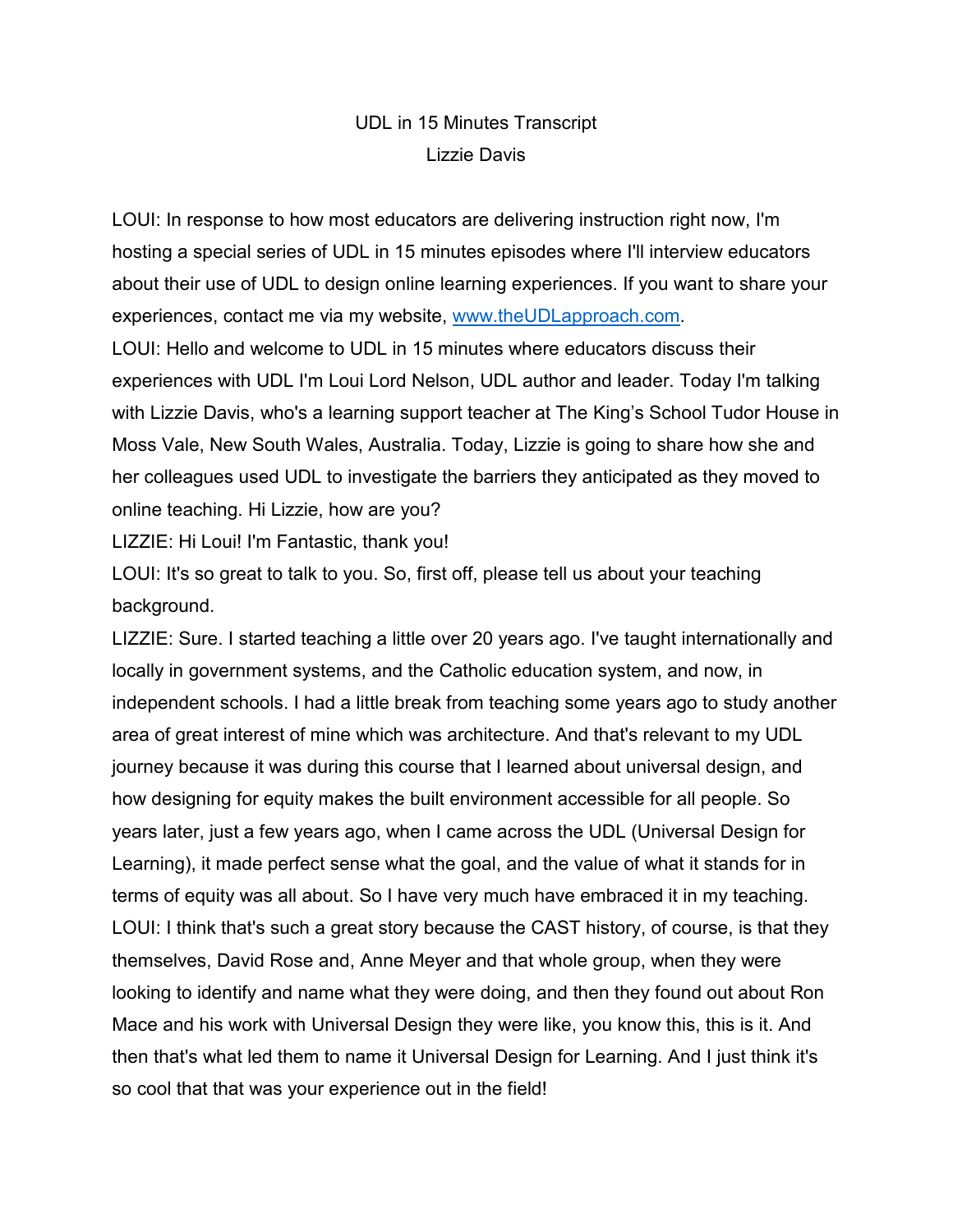LIZZIE: Yes, yes. Very much so! A strong synchronicity there!

LOUI: Absolutely! So, can you share some information about The King's School, Tudor House in Moss Vale?

LIZZIE: Sure. It's a really beautiful school. Small in terms of student population, but huge in terms of our beautiful setting. It's on 165 acres on the outskirts of our little town which is about an hour and a half south of Sydney. We're a pre-kindergarten to year six school, and quite unique because we're one of only a small number of primary, which would be your elementary, boarding schools in Australia. So, that school has a really strong focus on a well-rounded education. So, in addition to the academic pursuits we've got lots of specialist lessons like woodwork, outdoor education, art, music, competitive bike program, STEAM programs, etc. And we're an International Baccalaureate Candidate School for the primary years program as well.

LOUI: Wonderful. So, about how many students are there?

LIZZIE: Around 160 at our campus. Our school is part of The King's School, which has two campuses in Sydney, a senior school and Preparatory School in Parramatta, Sydney as well. And that's about all I think probably close to 2000 students across the whole entire school.

LOUI: And then, at your school you're the Learning Support teacher. Are you the one Learning Support teacher and then you work with all the students with disabilities across the 160?

LIZZIE: That's right, yes exactly. And a small team of teachers' aides to support our learning support team as well.

LOUI: Okay, and so then do you meet with all of the general ed teachers? Do you do any kind of co-teaching, or is it more of support and then students come to you? LIZZIE: This a real combination, Loui, using a three-tier intervention system. So we try to get lots happening at the broad level which is where our focus on UDL came in. And so, working with class teachers at that level, and also we collaborate together for what we call our individual plans. And then I also run some small groups, and we do do some one to one support work as well.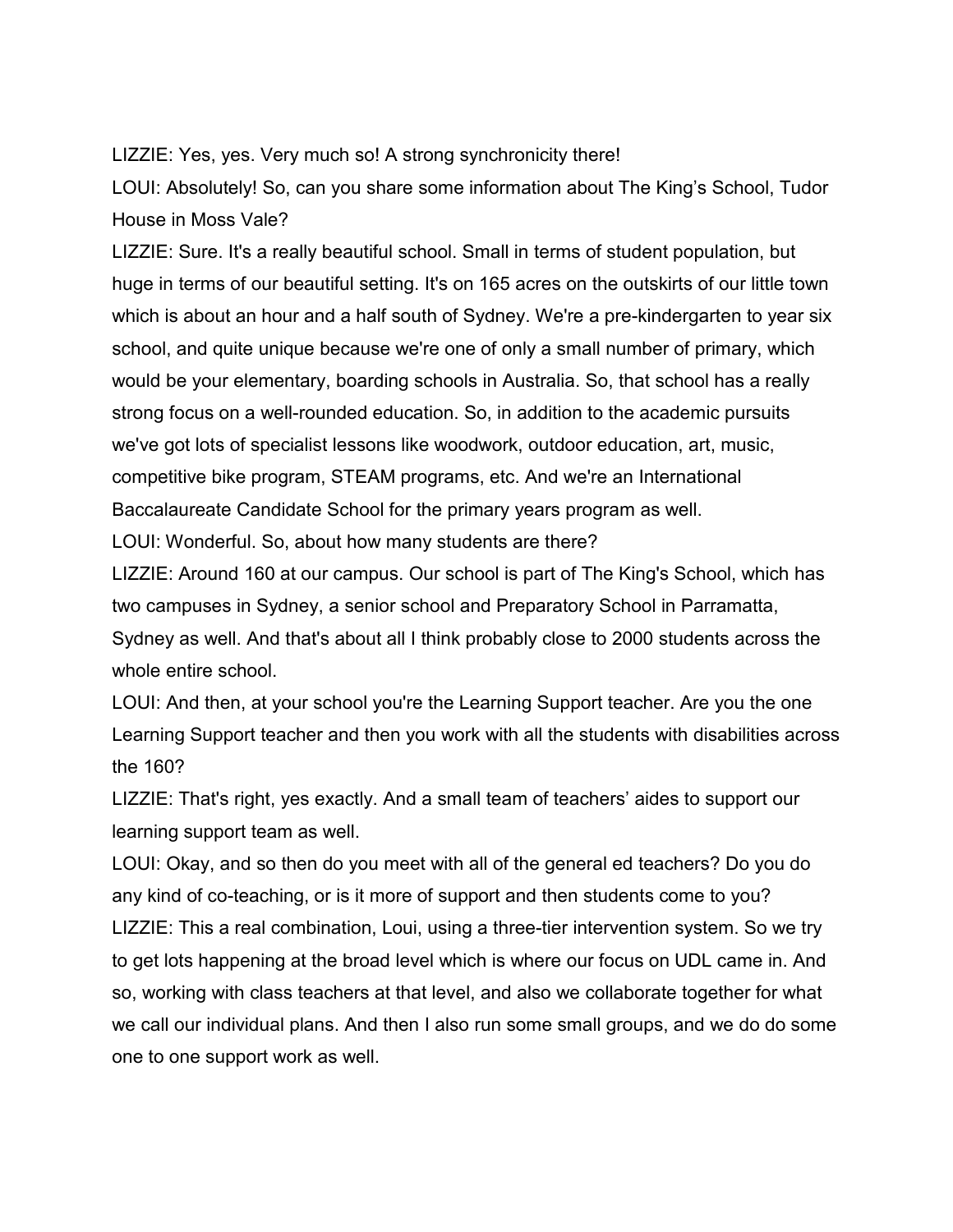LOUI: All right. Perfect, thank you for giving us all that context, that's great! So, I've got a big question to kick this off. So, your enthusiasm for UDL is, it's really clear, but you also share that the staff of The King's School Tudor House, they've also embraced UDL. And what do you think smoothed the way for that acceptance and the appreciation for the framework?

LIZZIE: That's a great question because I think whenever something big gets introduced into a school, there can be a lot of resistance from people who think, "Oh, he comes another layer of work and we're already working, working very, very hard!" So, I think part of it is that our staff have an openness to learning - very much committed to continuous improvement. I also think that because we're an International Baccalaureate Candidate School, we already had a culture of professional learning to support us to move towards our authorization for the PYP. And it was actually at a PYP course on inclusion, that I attended that I came across UDL. Because unlike where you live, in Australia UDL doesn't enjoy the widespread implementation in schools. It's a bit different in universities, but in schools that it does elsewhere.

LOUI: Yeah, International Baccalaureate, I don't know that a lot of people realize, but they want people to implement UDL. They want that combination to occur. And so they have that within their materials…

LIZZIE: Yeah…

LOUI:…and it's, it's, yeah it's a lovely marriage!

LIZZIE: Yes…

LOUI:… it really is and it helps to emphasize to people that this quality, rigorous education is bolstered and supported and is intertwined with Universal Design for Learning.

LIZZIE: Yes, it does. And so, I think, because the staff are so open to our professional learning in that area that a lot just became a part of this bigger picture that we had. LOUI: That's lovely. That really is. So, when you knew as a school that you were going to move into an online environment and that you needed to think about those barriers that your learners would face what were some of the barriers that you all talked about and how did you communicate those to one another in a way that impacted your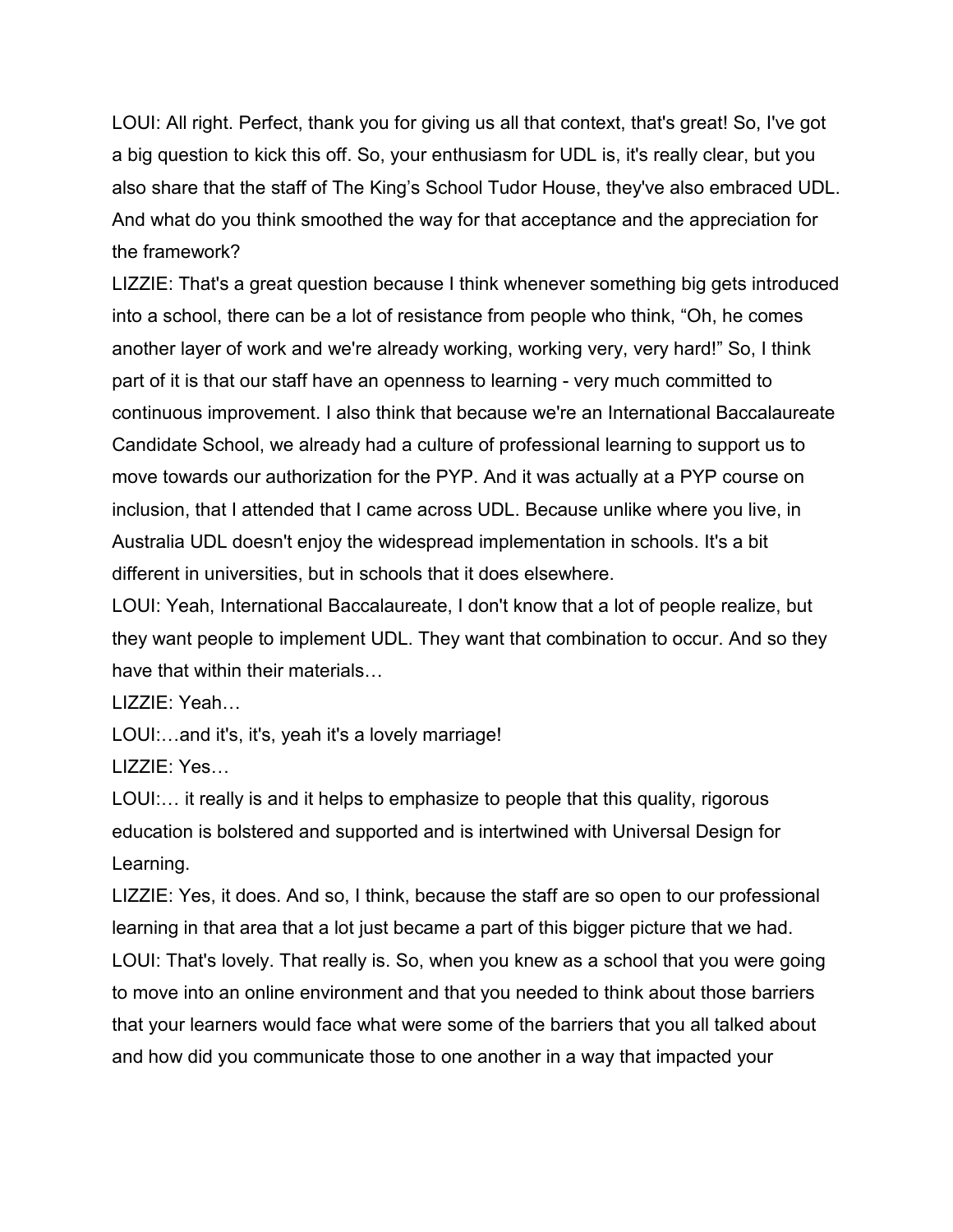planning? Meaning, was it just in face to face meetings? Did you have time to prepare for that, or did you just kind of have to do things on the fly?

LIZZIE: Yeah, great question. We did move very, very quickly. We had one day, where we could foresee what may happen. So, we had one designated day where we were told, okay, no face to face teaching in the way that we normally would. You'll be with your passes, but it's to practice online learning. And really it was a day about sorting out login issues and very, very basic things. There was no great actual learning that day in terms of our knowledge and skills, but a huge learning curve in terms of getting ourselves ready for online learning. So that's how quickly it was implemented. And in terms of the question when you asked about thinking about the barriers to learning that our students would face, I think when we're in the school environment in the classroom, although the students bring so much variability in their learning, they're also by being in the classroom, I think it cuts out a lot of other variability that could occur. For example, all the students have the same access to devices to concrete materials to all the learning options that are available. Whereas, as soon as we realized that we were moving to online learning, there are a whole lot of barriers that being out of the school grounds raised, especially when considering that in the boarding school we have students who live rurally, so reliable internet is a factor. We have students who come from international backgrounds and so either they were heading home to be back in their home country or are staying with guardians locally. And so that kind of raised concerns about, you know, those areas of engagement in the UDL framework. How do we optimize relevance and authenticity for them? How do we maintain a sense of collaboration and community? And also, how do we just get people to access their devices when you know some families have four or five children who would all need them? So that was the sort of barrier that we were facing. And I think by having a UDL mindset, we were able to think, "Okay, what are some of these barriers and how can we prepare and plan for those?"

LOUI: Nice. Can you give us some examples of how you did prepare, plan for, and then, now that you're into it, how are you supporting those learners in that way? LIZZIE: Hmm. Definitely considering the engagement part, it's been a really strong focus on communication and that sense of community. So we've found a balance or are still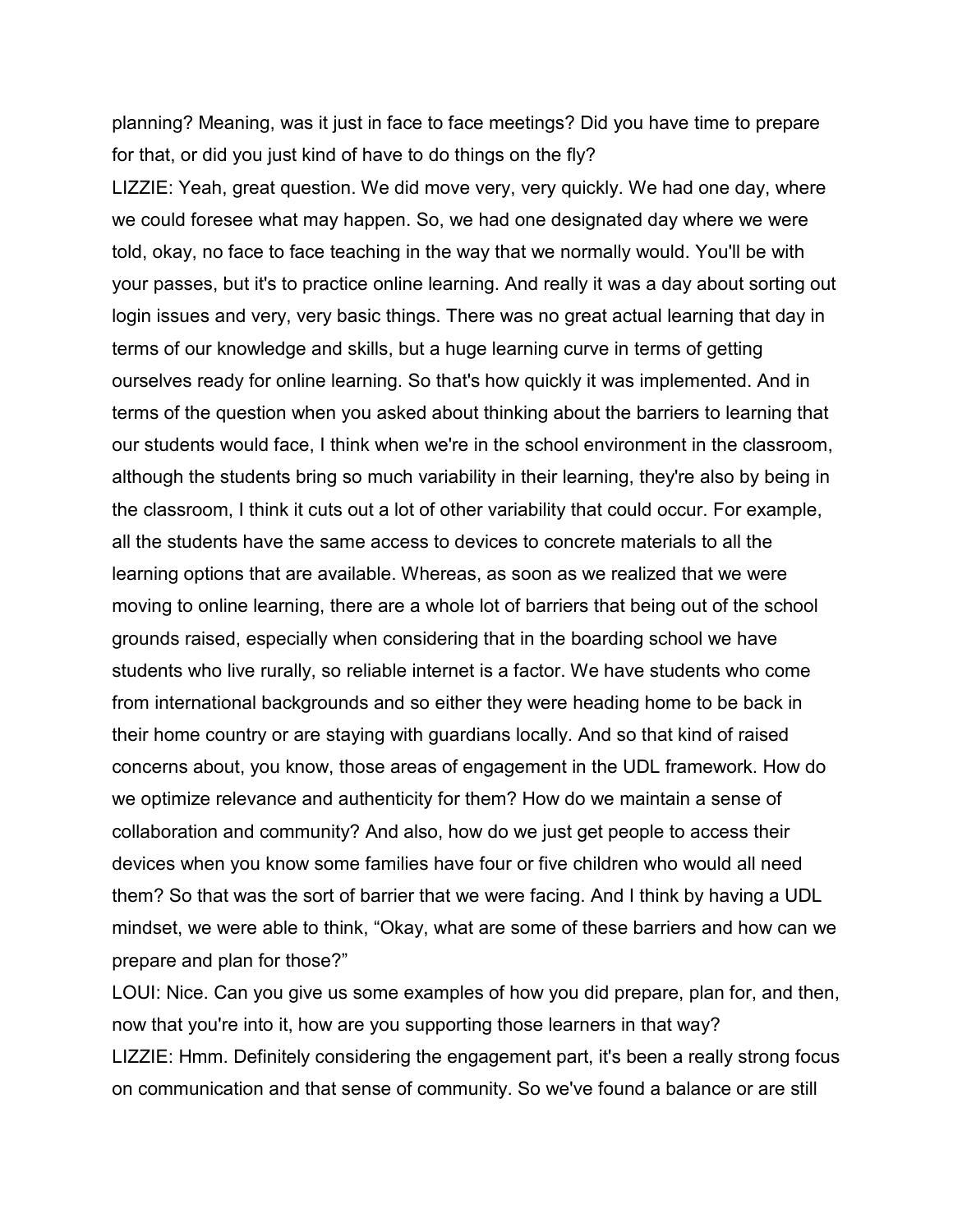working on getting that balance between having people having to log in at a certain time which might, you know be affected by time zones or by internet access, but where people can see each other face to face, you know via Zoom or Google Hangouts and things like that, so they can see their teachers and see that that smile and see their passion and interest for the students that the teachers have and so the students can see each other and have some time for that socialization as well. So that is one way. In terms of accessibility to devices, we took an inventory of people. People were able to put in requests to access certain devices if they didn't have enough at home. So that was one way we managed that. We have had to adjust some of our learning, I think, at the start we felt that we could replicate a school day at home, and of course it's so much of a different situation online. And so we learned very quickly that greater flexibility is required in terms of the rate of timing and speed of doing activities, and we had to adjust, I guess, in terms of how the students for their action and expression, how they could make it authentic for their environment. So I guess we've morphed a little into more open ended activities that can be achieved in any of the students' environments where they are.

LOUI: Nice. I love the conversation about the authenticity and helping the students find that in the environment where they are.

LIZZIE: One of our children is in Hong Kong in a high-rise apartment. Others are out in, you know, outback Australia on, on vast expanses of land, so for them to be able to share, you know their experiences of this time as well, I think it's been really important for all aspects, you know, in terms of the UDL framework and thinking how we can engage those students, and how they can act and express their learning.

LOUI: Yeah. So right here at the end, could you talk about how UDL is influencing the steps that your staff are taking to move back into the face to face environment because it sounds like you all are going to move there a little earlier in the calendar than we are here in at least where I am in the US.

LIZZIE: Yes, I definitely think so. Our government is keen for schools to be open and functioning very quickly. So, we're in the planning stages of implementing that incrementally over the next few weeks. So, it's actually the start of that term right now. So, we had professional learning meetings today to kick off the term and the